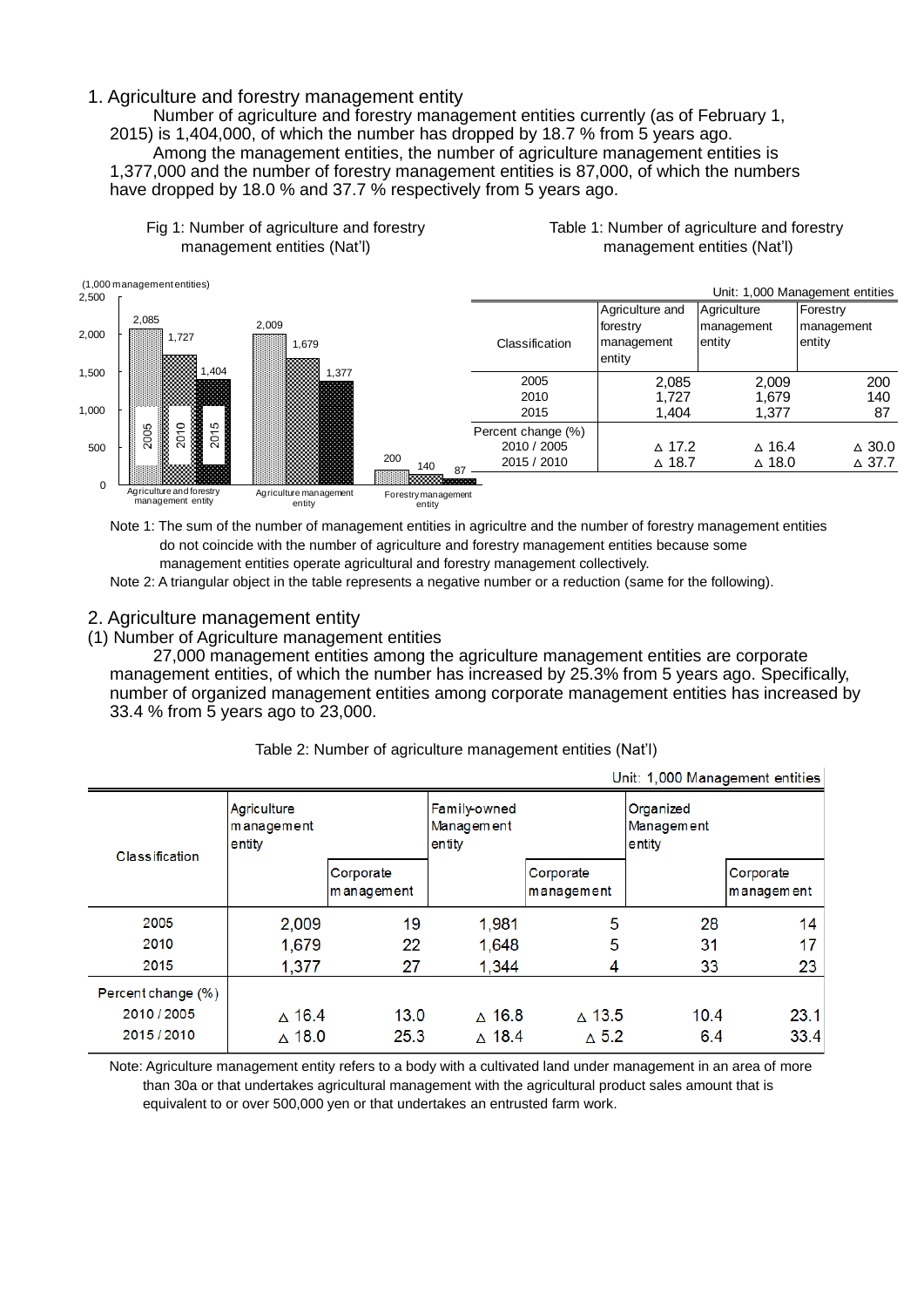(2) The circumstances of the number of agriculture management entities classified by the area of cultivated land under management

Number of agriculture management entities that is classified by the area of cultivated land under management has increased from 5 years ago in the tier of over 100ha in Hokkaido and in the tier of over 5ha in prefectures other than Hokkaido.



Fig 2: Percent change of the agriculture management entities classified by cultivated land area

### (Prefectures other than Hokkaido)

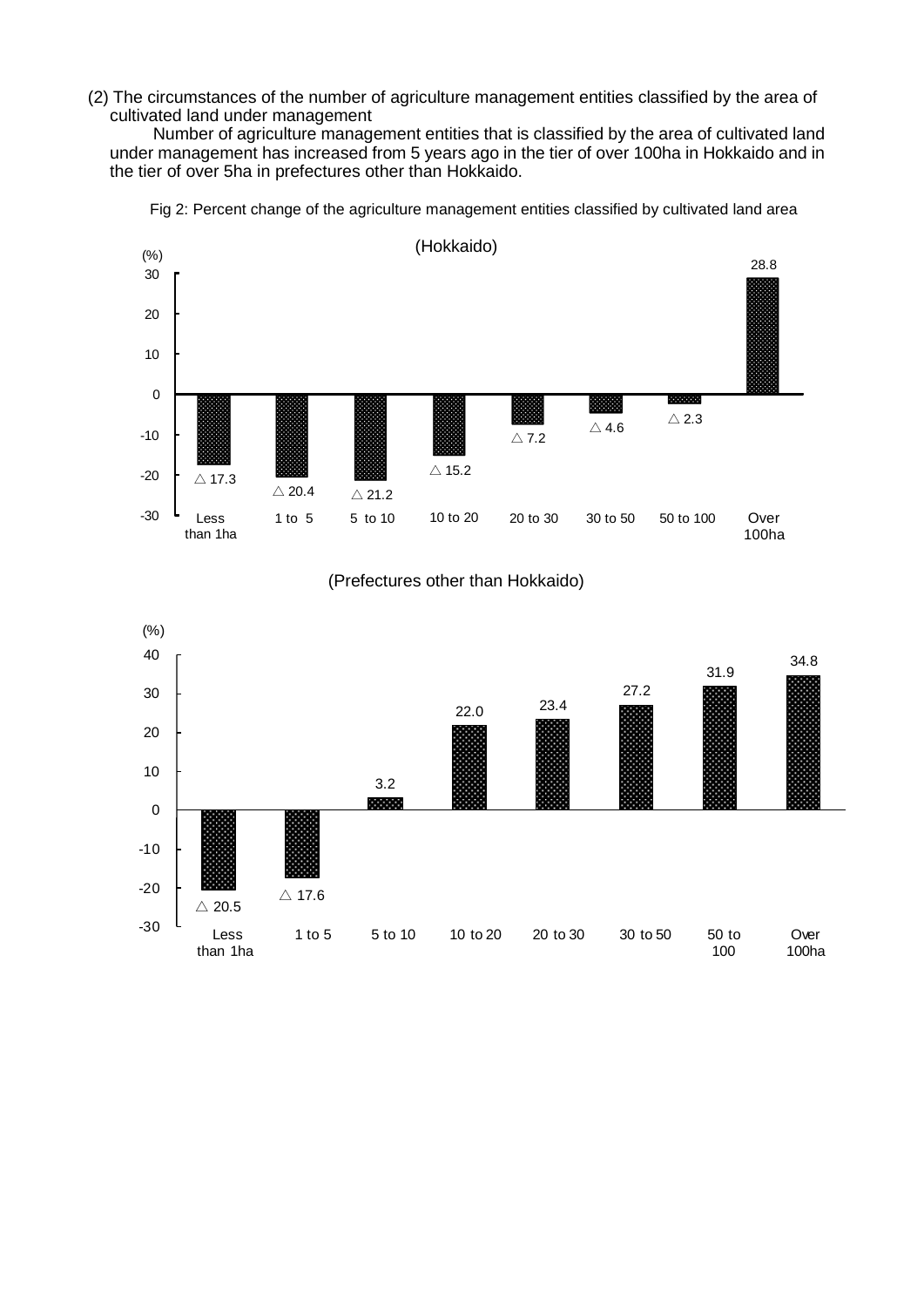(3) Circumstances of area of cultivated land under management per one agriculture management entity

Area of cultivated land under management per one management entity among the management entities with cultivated land under management is 2.5ha (Hokkaido: 26.5ha, other prefectures: 1.8ha), of which the number has increased 16.0 % (Hokkaido: 12.9 %, other prefectures: 14.5 %) from 5 years ago.

The percentage of the area of rented cultivated land in the area of cultivated land under management is 33.7 %.



Fig 3: Area of cultivated land under management per one agriculture management entity (Nat'l)

Note: Numbers in "()" are the percentage of the area of rented cultivated land in the area of the cultivated land under managment

Table 3: Area of cultivated land under management per one agriculture management entity

|                |                 |          | Unit: ha                           |
|----------------|-----------------|----------|------------------------------------|
| Classification | <b>National</b> | Hokkaido | Prefectures other<br>than Hokkaido |
| 2005           | 1.9             | 20.1     | 1.4                                |
| 2010           | 22              | 23.5     | 1.6                                |
| 2015           | 25              | 26.5     | 1.8                                |

(4) Circumstance of number of agriculture management entities classified by agricultural product sales amount

The number of agriculture management entities classified by agricultural product sales amount indicates that the growth rate increases from 5 years ago as the agricultural sales amount increases in each tier over 30 million yen.

Fig 4: Percent change of number of agriculture management entities classified by agricultural product sales amount (Nat'l)

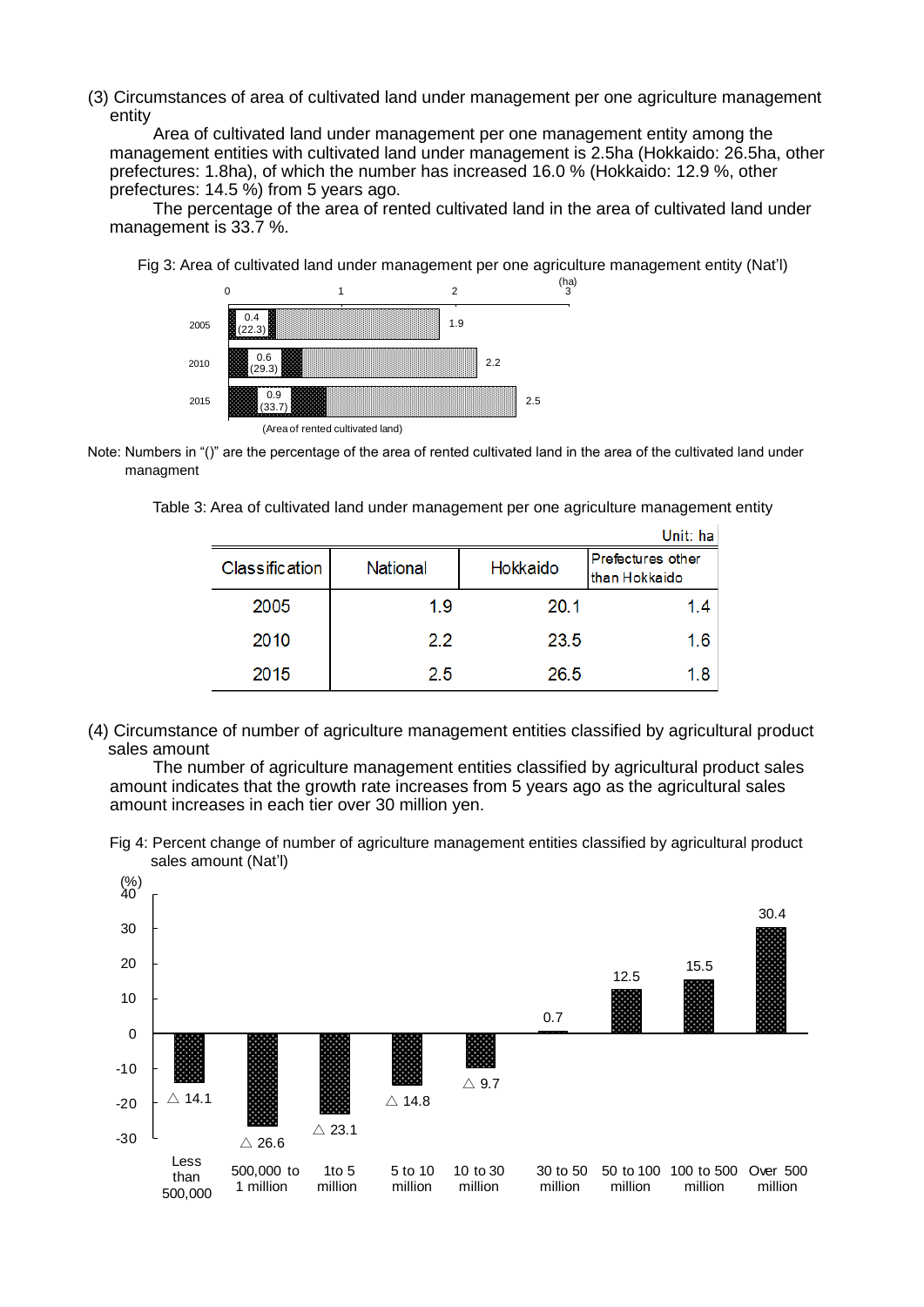(5) Circumstance of the number of management entities classified by agricultural management organization

Percentage of number of agriculture management entities classified by agricultural management organization shows that the single farm entity (management entity with the main agricultural product sales amount accounts for more than 80% of income from all agriculture product sales) accounts for 79.5 %, of which the number has increased by 1.1 point from 5 years ago.

Furthermore, the single rice farm entities have decreased by 1.0 point, the single fruit tree farm entities have increased by 0.9 point and the single farm entities that grow vegetables outside have increased by 0.8 point respectively from 5 years ago.





(6) Circumstance of agricultural production related business

The agriculture management entities that engage in agricultural production related business such as direct sales and processing of agricultural products have decreased by 28.6 % from 5 years ago to 251,000. If the number of agriculture management entities that engage in agricultural production related business is classified by agricultural product sales amount, the number has increased from 5 years ago in each tier over 50 million yen.

Table 4: Number of management entities engaged in agricultural production related business classified by agricultural product sales amount (Nat'l)

|                    |                  |                        |                   |                    |                     |                      | Unit: Management entities |
|--------------------|------------------|------------------------|-------------------|--------------------|---------------------|----------------------|---------------------------|
| Classification     | Total            | Less than 1<br>million | 1 to 5<br>million | 5 to 10<br>million | 10 to 50<br>million | 50 to 100<br>million | Over 100<br>million       |
| 2010               | 351,494          | 190.866                | 99,693            | 30.445             | 27.281              | 1.847                | 1,362                     |
| 2015               | 251.073          | 120,783                | 75.828            | 25.886             | 25.073              | 1.987                | 1,516                     |
| Percent change (%) |                  |                        |                   |                    |                     |                      |                           |
| 2015 / 2010        | $\triangle$ 28.6 | $\triangle$ 36.7       | $\triangle$ 23.9  | $\triangle$ 15.0   | $\Delta$ 8.1        | 7.6                  | 11.3                      |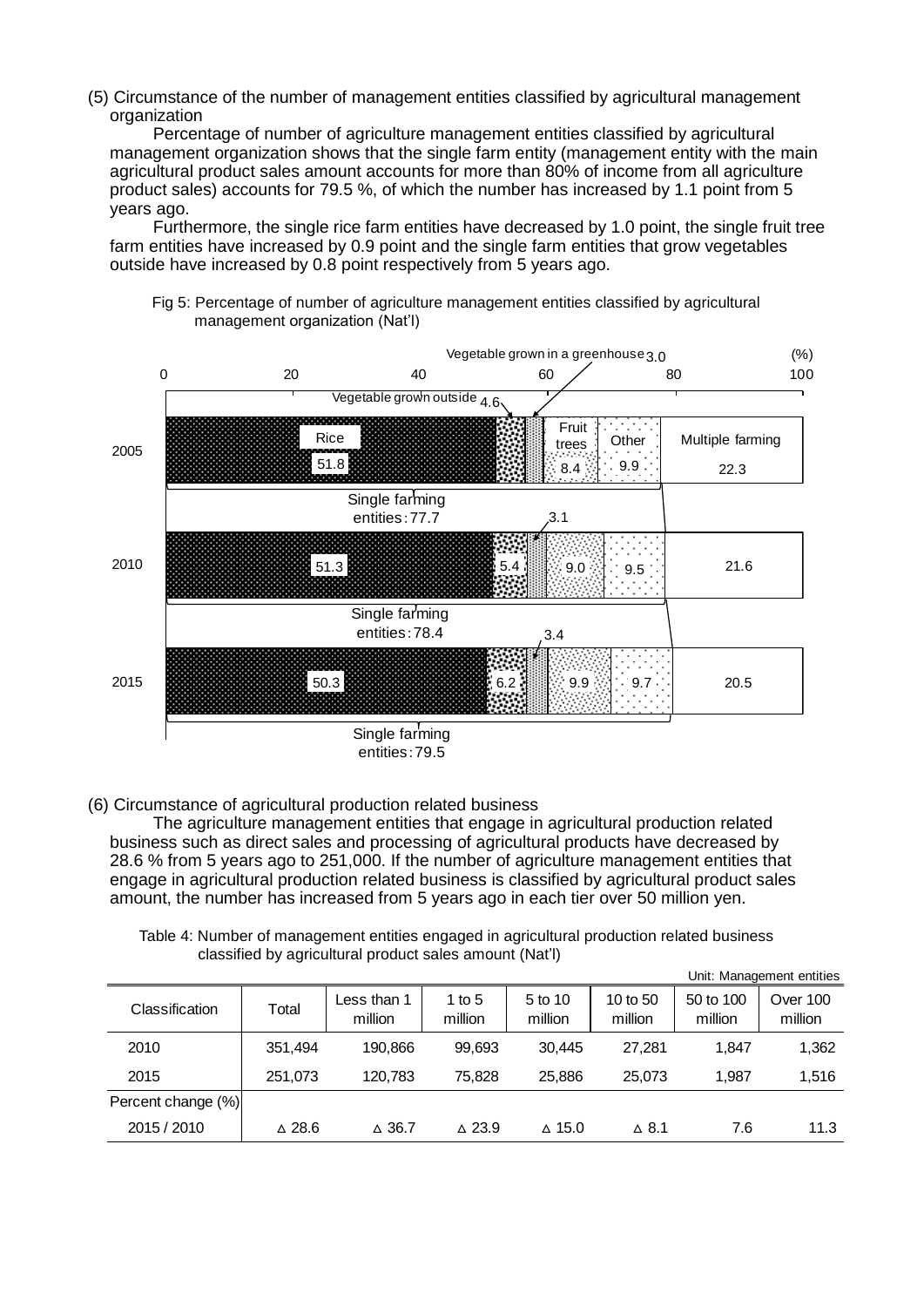### (7) Employment and labor

Permanently hired workers on farms in agriculture management entities have increased by 43.3 % from 5 years ago to 220,000. Temporary hired workers on farms have decreased by 33.1 % to 1,456,000.

As a result, total employment and labor man days have increased by 3.5 %. The percentage of the total man days of permanently hired workers on farms in organized management entities is 80.3 %.

| Classification     |                                         | Employment and labor                |                 |                                                    |                  |                                              |                                 |
|--------------------|-----------------------------------------|-------------------------------------|-----------------|----------------------------------------------------|------------------|----------------------------------------------|---------------------------------|
|                    |                                         | Permanently hired worker on<br>farm |                 | Temporary employment<br>(including voluntary help) |                  | Total man days<br>of employment<br>and labor | Percentage of<br>total man days |
|                    |                                         | Number of people                    | Total man day s | Number of people                                   | Total man day s  |                                              | of permanent<br>employment      |
|                    |                                         | 1,000 persons                       | 1,000 man days  | 1,000 persons                                      | 1,000 man days   | 1,000 man days                               | $\frac{6}{6}$                   |
| 2005               | Agriculture<br>management entity        | 129                                 | 23,349          | 2,281                                              | 33,842           | 57,191                                       | 40.8                            |
| 2010               | Agriculture<br>management entity        | 154                                 | 31,388          | 2,176                                              | 34,360           | 65,748                                       | 47.7                            |
| 2015               | Agriculture<br>management entity        | 220                                 | 43,215          | 1,456                                              | 24,821           | 68,036                                       | 63.5                            |
|                    | Family-ow ned farm<br>Management entity | 100                                 | 17,861          | 1,299                                              | 18,618           | 36,480                                       | 49.0                            |
|                    | Organized<br>Management entity          | 121                                 | 25,354          | 157                                                | 6,202            | 31,556                                       | 80.3                            |
| Percent change (%) |                                         |                                     |                 |                                                    |                  |                                              |                                 |
| 2010 / 2005        | Agriculture<br>management entity        | 19.0                                | 34.4            | $\triangle$ 4.6                                    | 1.5              | 15.0                                         |                                 |
| 2015 / 2010        | Agriculture<br>management entity        | 43.3                                | 37.7            | $\triangle$ 33.1                                   | $\triangle$ 27.8 | 3.5                                          |                                 |
|                    | Family-ow ned farm<br>Management entity | 40.0                                | 19.7            | $\triangle$ 35.7                                   | $\triangle$ 36.1 | $\triangle$ 17.2                             |                                 |
|                    | Organized<br>Management entity          | 46.2                                | 54.0            | 1.7                                                | 19.0             | 45.5                                         |                                 |

#### Table 5: Employment and labor (Nat'l)

Note: The number of "Temporary hired workers on farms" in 2005 is the number that separately classified and comprehended "mutual help among farm households (labor exchange) and voluntary help on a farm" are added to.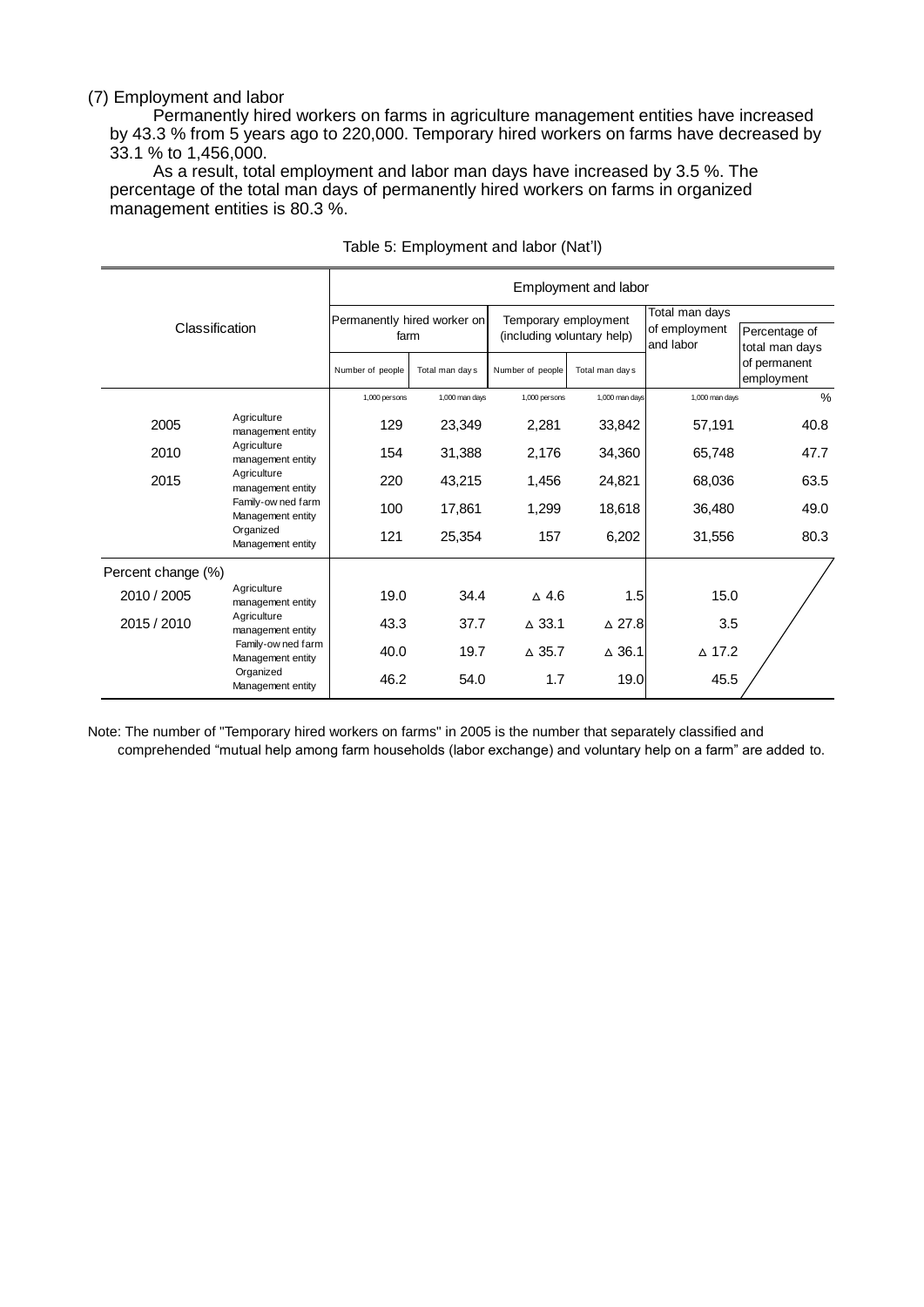- 3. Forestry management entity
- (1) Percentage of number of forestry management entities classified by the area of owned forest land.

Percentage of number of forestry management entities classified by the area of owned forest land consists of 57.7 % of forest land that is less than 10ha followed by 20.0 % of 10 to 20ha forest land and 7.8 % of 20 to 30ha forest land.

As a result, the percentage is higher than 5 years ago in each tier over 10ha. 0 20 40 60 80 100



Note: Forestry management entity undertakes operation in over 3ha of owned forest land or engages in entrusted forestry work or operates material production that exceeds a certain scale.

(2) Circumstance of area of owned forest land per one forestry management entity The area of owned forest land per one forestry management entity with owned forest land has increased by 36.4 % from 5 years ago to 50.8ha.



Fig 7: area of owned forest land per one forestry management entity (Nat'l)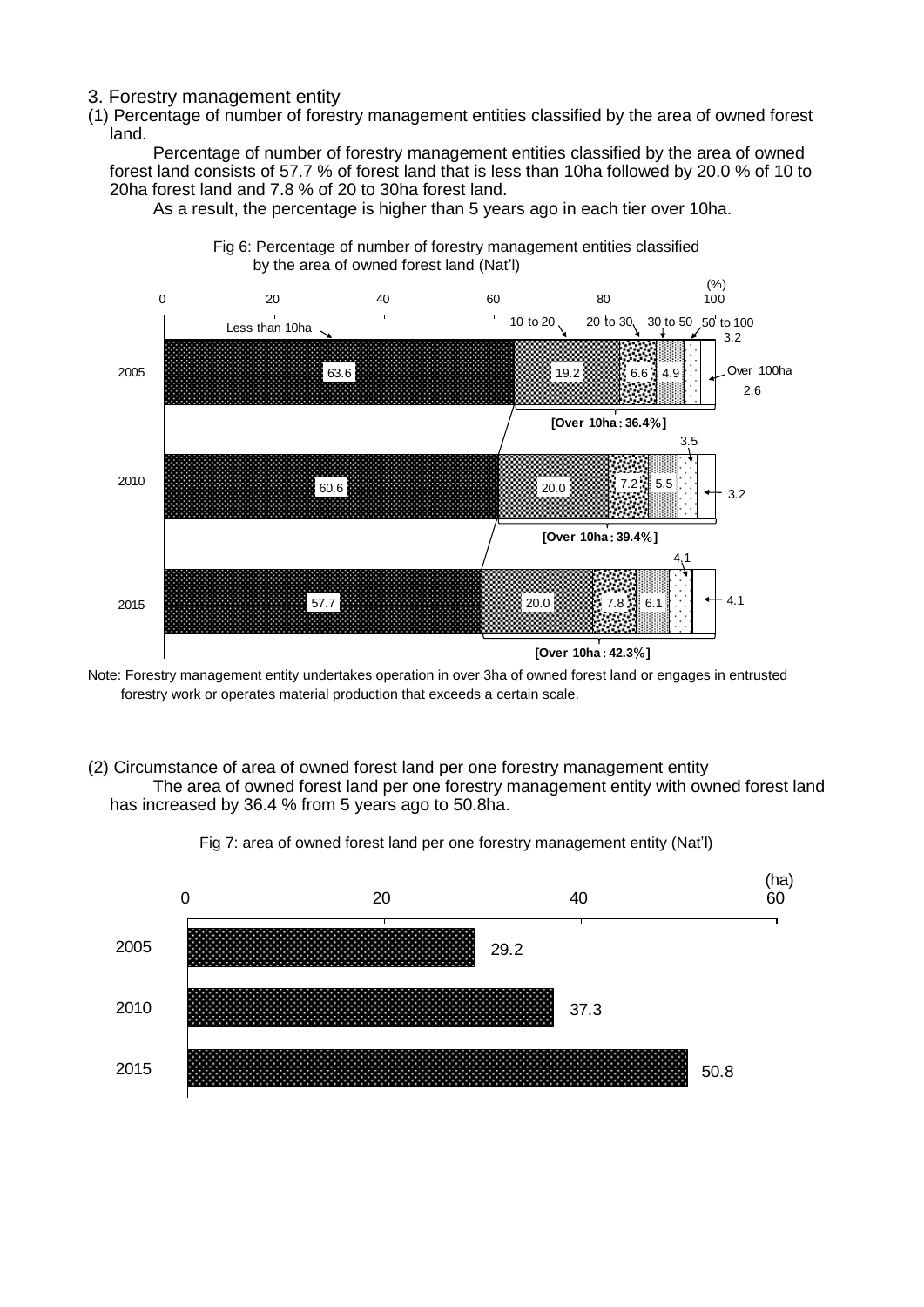# 4. Forest and grazing land

(1) Forest and grazing land area

Forest and grazing land area is 24,800,000ha, which is consisted of 7,180,000ha of national forest (28.9 % of Forest and grazing land area) and 17,630,000ha of private forest (71.1 of Forest and grazing land area).

Furthermore, the percentage of Forest and grazing land area in the total land area (Forest and grazing land rate) is 66.5 %.

|                        | Forest and grazing land area |          |                  | Present forest area |          |                  | Forest and<br>grazing |
|------------------------|------------------------------|----------|------------------|---------------------|----------|------------------|-----------------------|
| <b>Classification</b>  | Total                        | National | Non-<br>national | Total               | National | Non-<br>national | land area<br>rate     |
|                        | 10,000ha                     | 10,000ha | 10,000ha         | 10.000ha            | 10,000ha | 10,000ha         | %                     |
| 2005                   | 2,486                        | 735      | 1,751            | 2,447               | 721      | 1,726            | 66.7                  |
| 2010                   | 2,485                        | 722      | 1,763            | 2,446               | 708      | 1,738            | 66.6                  |
| 2015                   | 2,480                        | 718      | 1,763            | 2,443               | 705      | 1,738            | 66.5                  |
| Percentages<br>$(\% )$ |                              |          |                  |                     |          |                  |                       |
| 2005                   | 100.0                        | 29.5     | 70.5             | 100.0               | 29.5     | 70.5             |                       |
| 2010                   | 100.0                        | 29.1     | 70.9             | 100.0               | 28.9     | 71.1             |                       |
| 2015                   | 100.0                        | 28.9     | 71.1             | 100.0               | 28.9     | 71.1             |                       |

Table 6: Forest and grazing land area and Forest and grazing land rate (Nat'l)

Note: Used a total land area that excluded Northern Territories and Takeshima Island for a calculation of the forest and grazing land rate.

# (2) Forest and grazing land area by type of ownership

The Forest and grazing land area by type of ownership consists mainly of 13,560,000ha (54.7 % of Forest and grazing land area) of private forest followed by 7,040,000ha (28.4 % of Forest and grazing land) of forest owned by forestry agency.



Note: Numbers in "( )" are percentages occupying forest and grazing land. Note: Numbers in "( )" are percentages occupying forest and grazing land.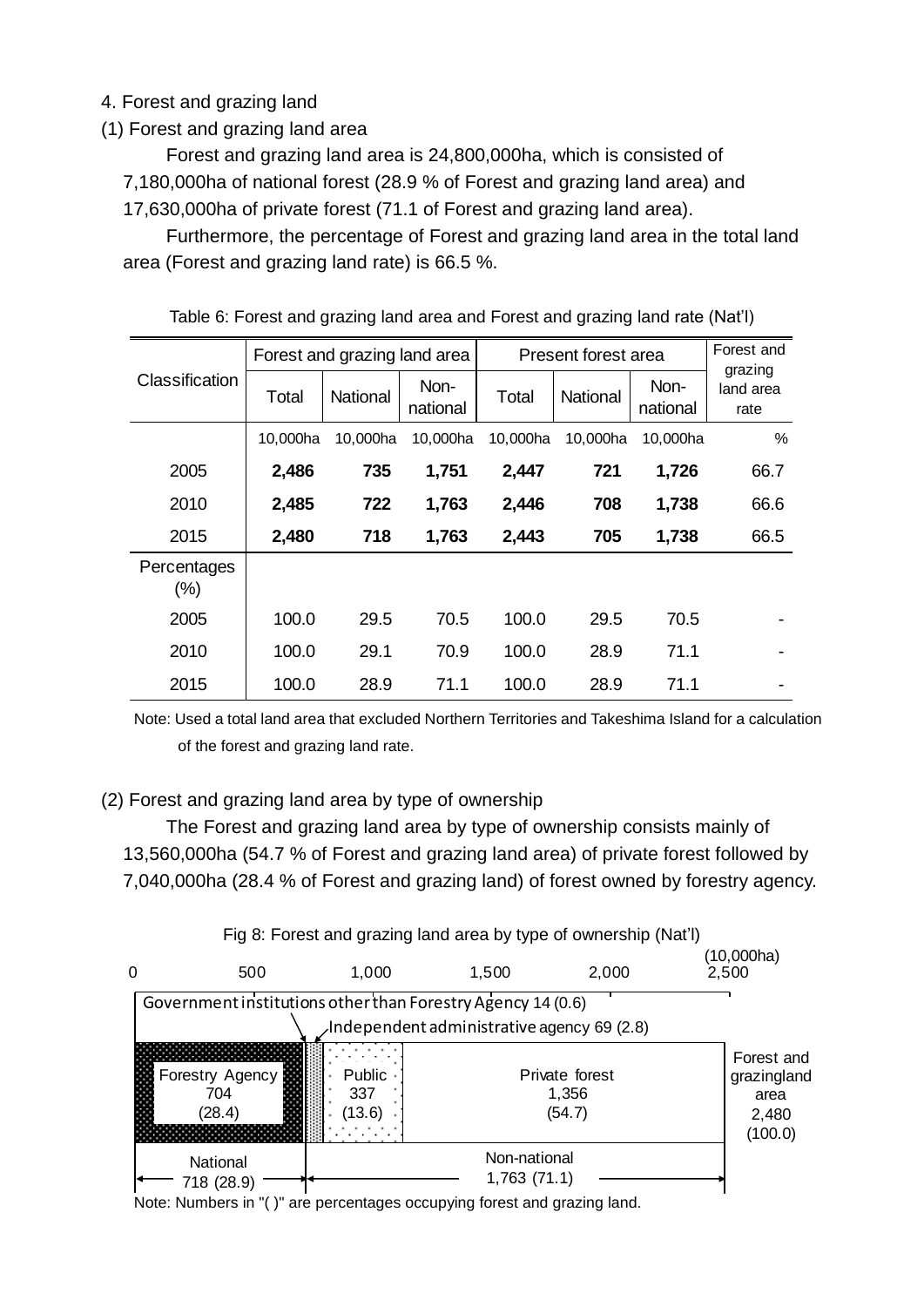5. Rural communities

(1) Number of rural communities with a community function

Number of rural communities with a community function has increased by 669

(0.5 %) from 5 years ago to 134,000.

As a result, the percentage of rural communities with community function in the number of rural communities subjected to the survey has become 97.2 %.

Note: Community function refers to the function of maintaining and managing the local resources such as farm land and Forest and grazing land, the complementary function in the agricultural production such as cooperative work during harvest and the function that maintains and enhances the living condition while the local residents are mutually helping each other in the occasions such as ceremonies.

| Unit: 100 communities |       |           |           |  |  |  |  |
|-----------------------|-------|-----------|-----------|--|--|--|--|
|                       |       | With      | Without   |  |  |  |  |
| Classification        | Total | community | community |  |  |  |  |
|                       |       | function  | function  |  |  |  |  |
| 2010                  | 1,392 | 1,337     | 55        |  |  |  |  |
| 2015                  | 1,383 | 1,343     | 39        |  |  |  |  |
| Percentages           |       |           |           |  |  |  |  |
| $(\% )$               |       |           |           |  |  |  |  |
| 2010                  | 100.0 | 96.0      | 4.0       |  |  |  |  |
| 2015                  | 100.0 | 97.2      | 2.8       |  |  |  |  |

Table 7: Number of rural communities with a community function (Nat'l)

## (2) Meetings

130,000 rural communities held meetings in the previous year (93.3 % of the rural communities subjected to the survey)

The percentage of rural communities that held meetings classified by the frequency of hodlding meetings held consists mainly of 31.6 % in the tier of once to 5 times followed by 26.5 % in the tier of 6 to 10 times, 20.4 % in the tier of 11 to 15 times, 11.4 % in the tier of over 21 times and 10.2 % in the tier of 16 to 20 times.

As a result, the number has increased from 5 years ago in each tier of 6 to 10 times, 11 to 15 times and 16 to 20 times.

Fig 9: Number of Rural Communities by Frequency of Holding Meetings (Nat'l)



Note: Numbers in "( )" are the percentages of rural communities that held meetings. Note: Numbers in "( )" are the percentages of rural communities that held meetings. 1 to 5 times 6 to 10 times 11 to 15 times 16 to 20 times Over 21 times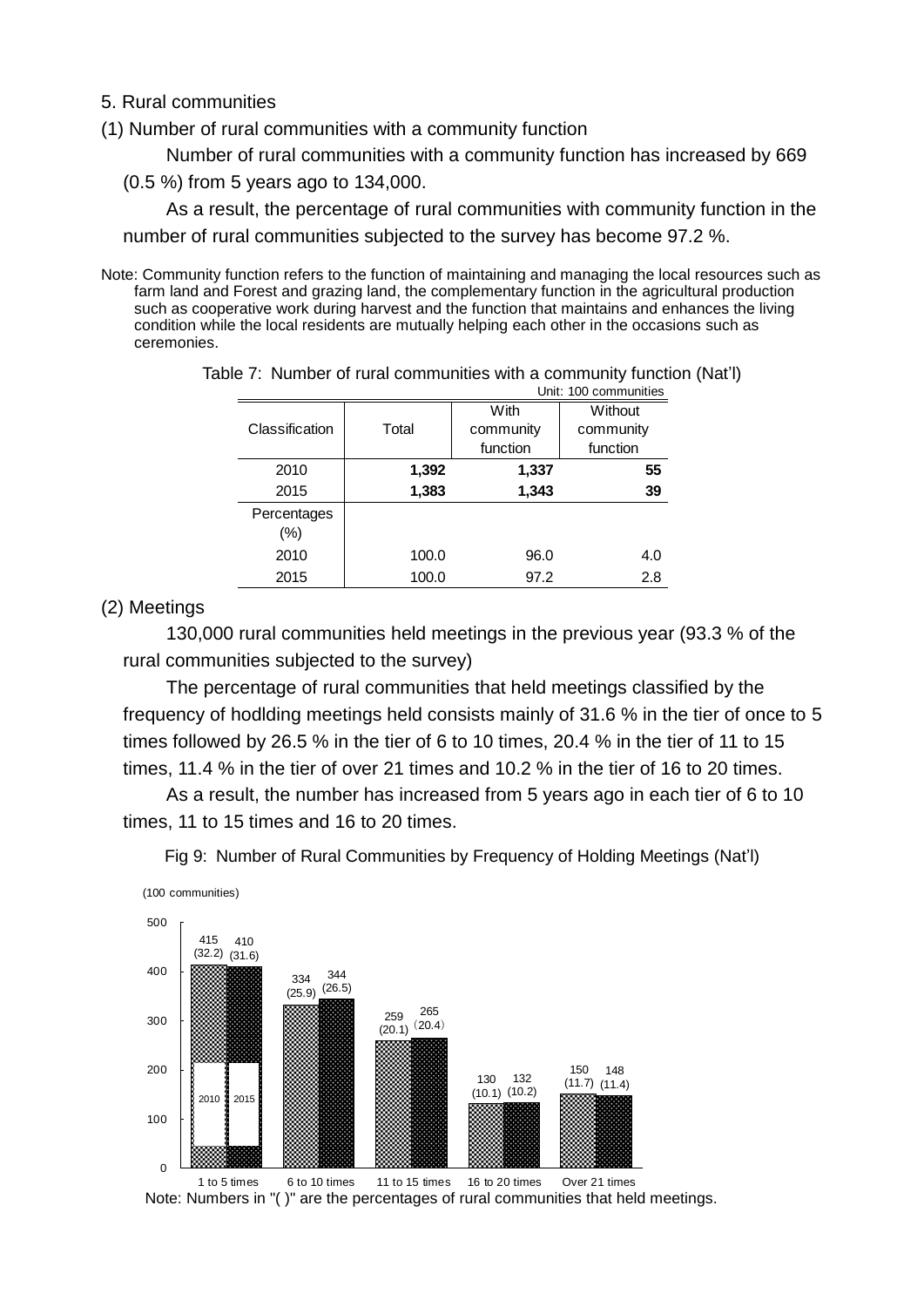Over 80 % of the rural communities among the rural communities that held meetings had discussions in the topics of "planning and promotion of events (festival, event, etc.) in the rural communities" and "environment beautification and the preservation of natural environment".



Fig 10: Number of rural communities by meeting topics (Nat'l) (Multiple answers)

Note 1: "Efforts in the development of renewable energy" was not surveyed in 2010 Note 2: Each number represents the percentages of rural communities that held meetings.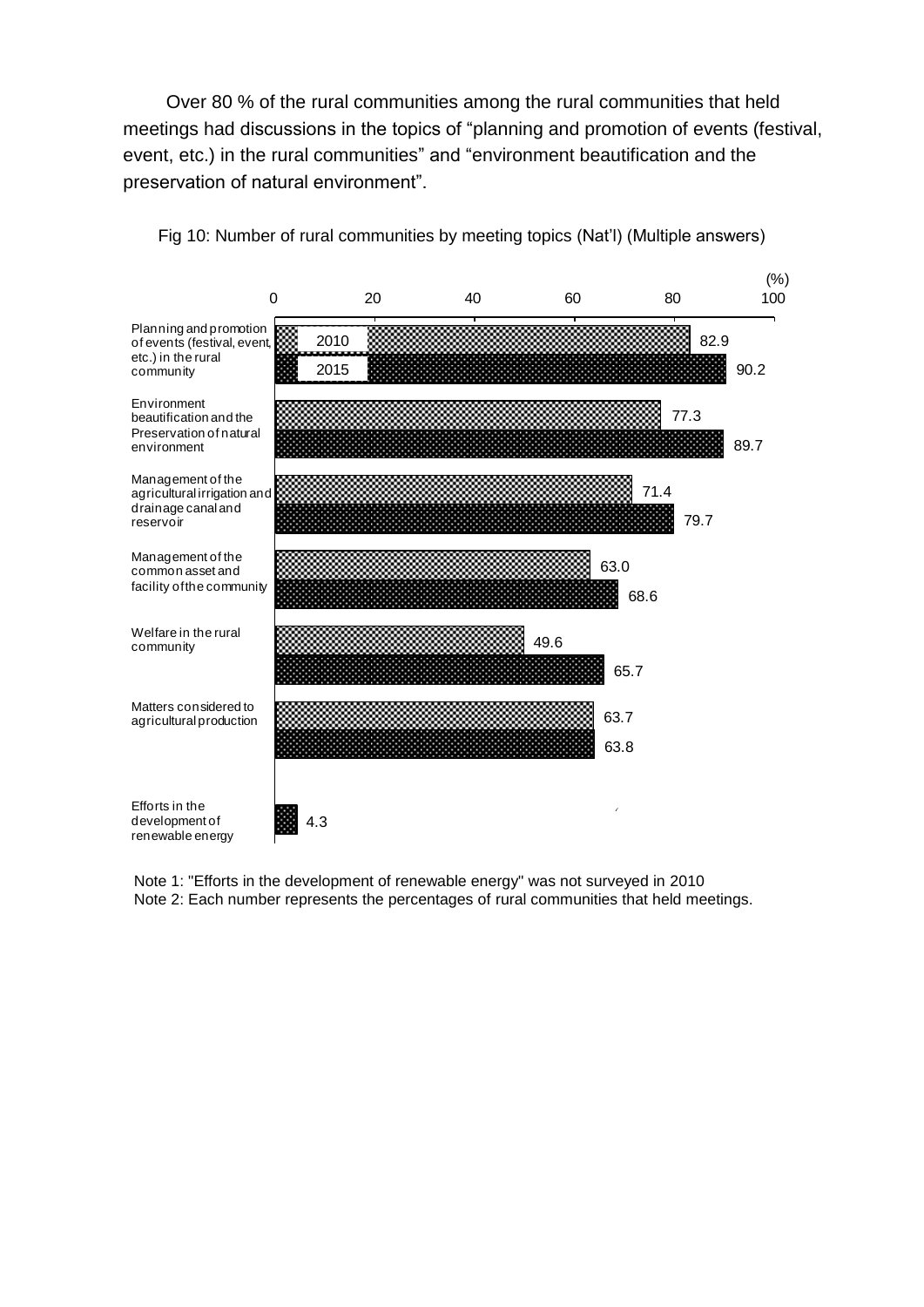# (3) Preservation of local resources

The preservation of local resources in rural communities with farm land, forest and reservoirs represents that "agricultural irrigaion and drainage canal" is preserved most at 78.4 %.

Furthermore, the percentage of rural communities engaged in preservation activity of all local resources has increased from 5 years ago.



Note: Each number represents the percentage of rural communities with regional resources.

## (4) Activity for revitalization

Activity for revitalization represents that "environment beautification and natural environment preservation" is the highest at 81.2 % followed by "preservation of traditional festival, culture and entertainment"at 76.0 %, "holding various events" at 64.1 % and "welfare activity provided to elderly people"at 55.3 %.

Fig 12: Percentage of rural communities undertaking an effort of community revitalization (Nat'l)